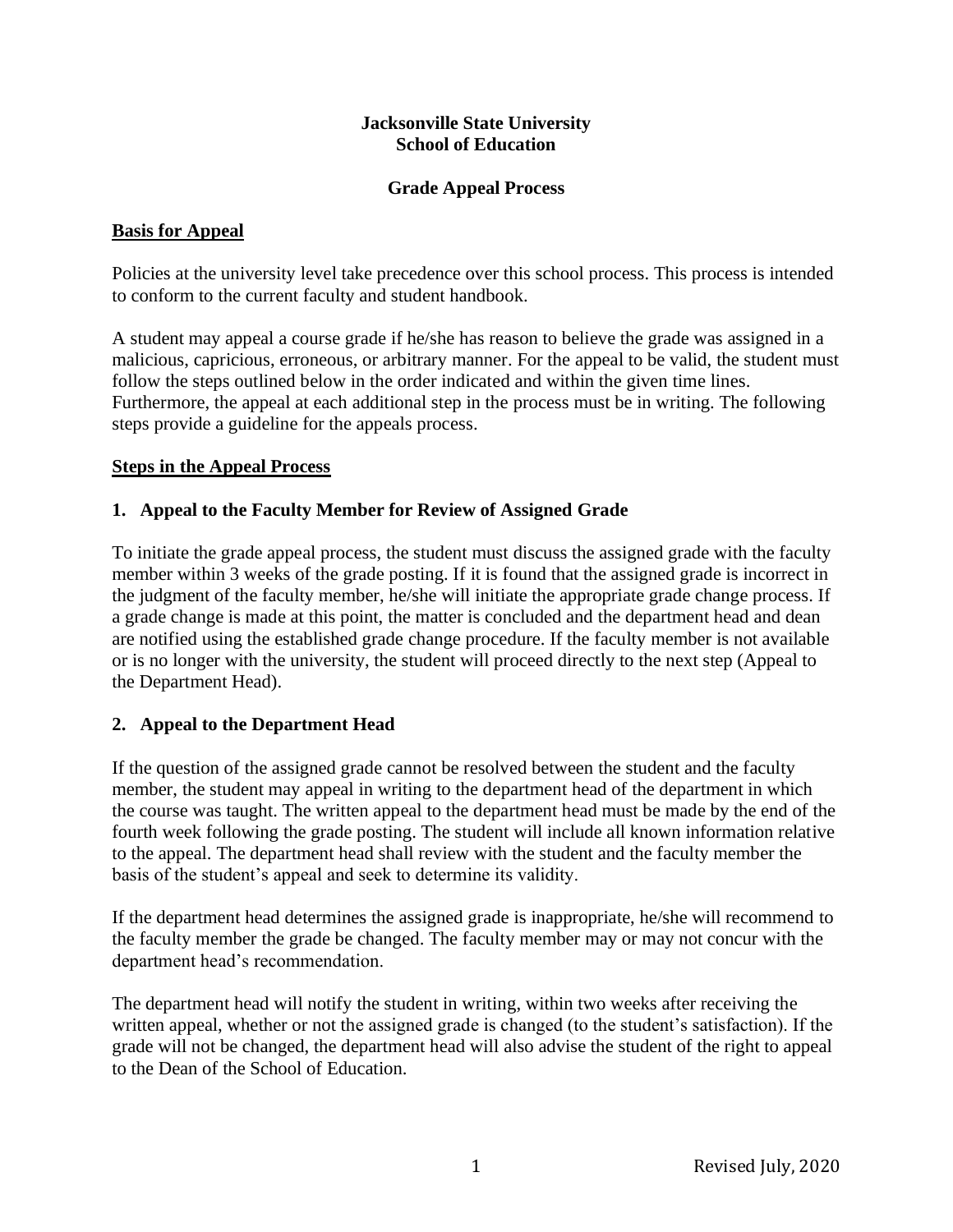If the grade will not be changed, copies of written communication discussed above will be sent by the department head to the dean of the school as described below.

# **3. Appeal to the Dean of the School of Education**

If the grade is not changed at the department level, the student may appeal the assigned grade, in writing, to the dean of the school. The written appeal to the dean must be made within two weeks of receipt of the notice from the department head that the faculty member will not change the grade.

The dean will meet with the student to discuss the facts and contentions pertinent to the grade appeal. The dean will also meet with the faculty member and the department head to gather all relevant information concerning the course, its grade structure, and the assignment of the grade to the student making the appeal. Following the review, the dean will grant the appeal, deny the appeal, or send the case to the Jacksonville State University Dean's Advisory Committee for further review.

The Dean's Advisory Committee shall conduct a hearing and shall review all pertinent information presented by the student, the faculty member, and any others who may be called to assist the committee. The committee will give a written report on its recommendation to the dean, within one month from the time the matter was referred.

The written report will indicate the number of votes for granting the appeal and the number against granting the appeal. Reasons for and against granting the appeal will be listed and all appropriate information and documentation will be given. The dean will then review the committee's report and all other grade appeal documentation and endorse, reject, or modify the committee's recommendation. The dean shall then notify the student, the faculty member, the Dean's Advisory Committee, and the department head in writing of his/her decision concerning the appeal.

In the absence of further appeal, the opinion rendered by the dean becomes final two weeks from the date of the letter indicating the dean's decision.

# **4. Appeal to the Provost/Vice President for Academic and Student Affairs (VPASA)**

If the grade is not changed at the school level, the student may appeal the assigned grade, in writing, to the Provost/VPASA. A copy of this letter is to be sent to the Dean of the School of Education so that all materials pertinent to the appeal (including the committee's report and the dean's opinion) can be forwarded to the Provost/VPASA for review.

If the grade has been changed at the school level, the faculty member may appeal, in the same manner, to the Provost/VPASA. The written appeal to the Provost/VPASA must be made within two weeks of the date of the dean's letter indicating his/her decision. The dean is to receive a copy of the letter, so that all materials pertinent to the appeal (including the committee's report and the dean's opinion) can be forwarded to the Provost/VPASA for review.